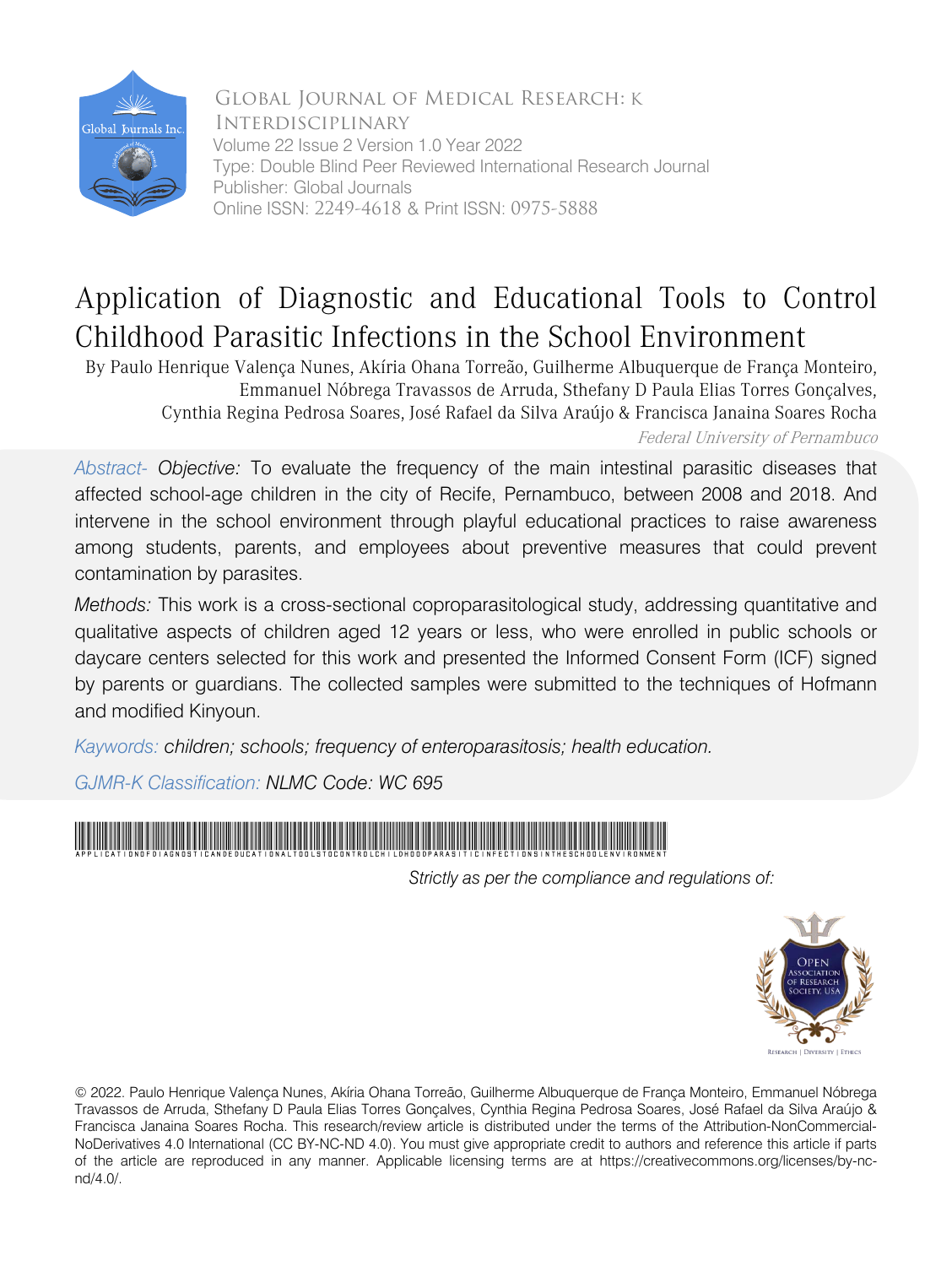# Application of Diagnostic and Educational Tools to Control Childhood Parasitic Infections in the School Environment

Emmanuel Nóbrega Travassos de Arruda <sup>ω</sup>, Sthefany D Paula Elias Torres Gonçalves <sup>¥</sup>, Paulo Henrique Valença Nunes<sup>a</sup>, Akíria Ohana Torreão<sup>6</sup>, Guilherme Albuquerque de França Monteiro<sup>P</sup>, Cynthia Regina Pedrosa Soares <sup>§</sup>, José Rafael da Silva Araújo <sup>x</sup> & Francisca Janaina Soares Rocha <sup>v</sup>

Abstract- Objective: To evaluate the frequency of the main intestinal parasitic diseases that affected school-age children in the city of Recife, Pernambuco, between 2008 and 2018. And intervene in the school environment through playful educational practices to raise awareness among students, parents, and employees about preventive measures that could prevent contamination by parasites.

Methods: This work is a cross-sectional coproparasitological study, addressing quantitative and qualitative aspects of children aged 12 years or less, who were enrolled in public schools or daycare centers selected for this work and presented the Informed Consent Form (ICF) signed by parents or guardians. The collected samples were submitted to the techniques of Hofmann and modified Kinyoun. Also, lectures were realized for parents, guardians, and employees of Schools or Nurseries and recreational actions for children.

Results: A total of 705 samples were collected, of which 340 were positive for 12 different parasite species. Giardia lamblia (24.9%), Cryptosporidium spp (23.6%), and Endolimax nana (21.4%) were the most recurrent among schoolchildren between 2010 and 2018. About applied educational playful practices, they proved to be effective in building knowledge and raising awareness about parasitic endemics, evidencing the need for more practices like these in schools and communities in general.

Conclusion: This work presented an expanded view of the parasites' permanence in the school environment and the importance of educational practices aimed at transforming life habits that are harmful to health.

*Keywords: children; schools; frequency of enteroparasitosis; health education.*

## I. Introduction

ntestinal parasite infections produced by protozoan and helminths still constitute one of the main global Intestinal parasite infections produced by protozoan<br>and helminths still constitute one of the main global<br>causes of infant morbidity and mortality (1). The<br>provelance of such infections affects soveral counties prevalence of such infections affects several countries and territories in the world because despite being

*Author χ: Universidade Federal de Pernambuco (UFPE), Centro de Ciências da Saúde, Departamento de Genética, Recife (PE), Brasil.*

*Corresponding Author §: Department of Tropical Medicine in Federal University of Pernambuco, Recife, Pernambuco.* 

*e-mail: cynthiaregina@msn.com*

cosmopolitan, the transmission of parasites is dependent on the conditions of the host, parasite, and environment (2).

Currently, around 3.5 million people worldwide are affected by one or more species of parasites, representing a relevant public health problem (3). In an analysis of the incidence of intestinal parasite infections of different age groups in children, between 5 and 12 years old, were identified as one of the most affected groups (4). Children are also more likely to generate symptoms and clinical manifestations of parasite infections (cognitive impairment, decreased growth, irritability, and susceptible increase in other pathogen infections), reducing their quality of life (3,5).

One of the biggest causes of children's susceptibility to parasites is due to their immature immune system combined with the precariousness of maintaining personal hygiene (6). Frequent contact with soil and water during recreational activities without guidance can determine the transmission and prevalence of enteroparasitosis in homes and schools  $(7,8)$ .

In Brazil, the prevalence of parasitic diseases in schoolchildren is directly associated with a low Human Development Index (HDI), ranging from 2% to 36%, reaching 70% in more alarming cases (9). The North and Northeast regions of the country have high prevalence and polyparasitism in several communities, with a high diversity of species involved (10,11). Among the intestinal parasitoses that affect children, the most frequent are those whose means of transmission is the oral-fecal route. Since they are associated with the ingestion of contaminated water or food, as is the case of *Ascaris lumbricoides*, *Entamoeba histolytica*, *Enterobius vermicularis*, *Trichuris trichiura*, and *Giardia lamblia* (12,13).

Prevention is still the best way to avoid enteroparasitosis. In this sense, health education practices in schools and communities improve the knowledge of the population about the risk factors that lead the individual to be infected (14). Because although many individuals assure knowledge about intestinal parasitic diseases, studies reveal that, they have

*Author α σ ρ Ѡ ¥ ν: Universidade Federal de Pernambuco (UFPE), Centro de Ciências Médicas, Área Acadêmica de Medicina Tropical, Recife (PE), Brasil. e-mail: janaina.srocha@ufpe.br*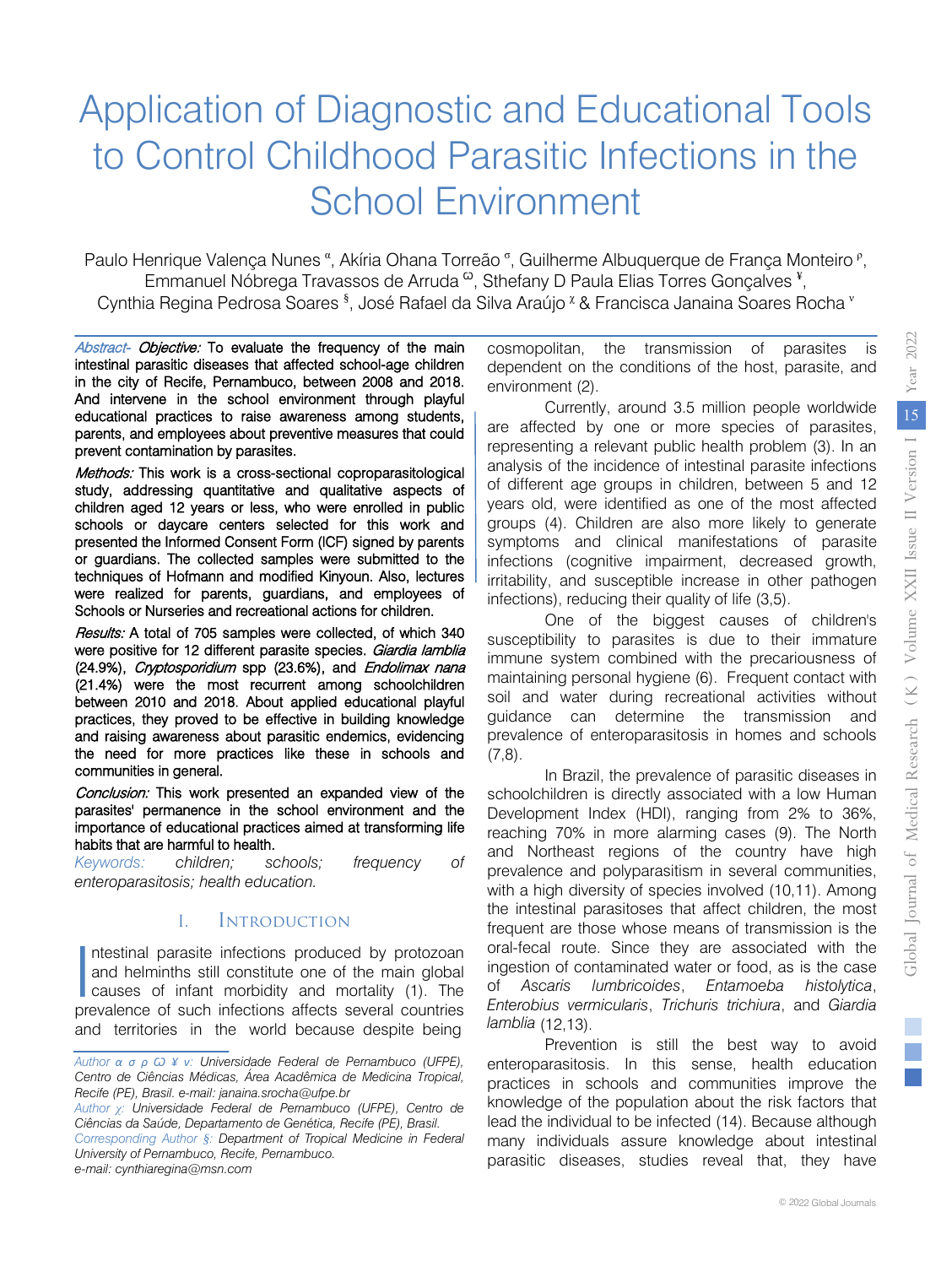misunderstandings regarding the preventive and curative measures of worms (9).

Lack of knowledge about preventive measures, the basic principles of personal hygiene, and care in food handling can contribute to the spread of the disease, facilitate infections and precipitate reinfection in areas considered endemic (15,16,17). Thus, it is necessary to include parents/guardians, teachers, and students in educational activities to make them trained in educational actions (9). The partnership of family and school minimizes the difficulties encountered in the school environment, adding knowledge about the realities experienced (19,20).

This study aimed to evaluate the frequency of intestinal parasites observed in school-age children in the city of Recife, Pernambuco and to determine their main species and intervene in the school environment through playful educational practices to make students, parents, and employees aware of the preventive measures that were took to avoid the contamination of these parasites.

Thus, the present work aimed to identify intestinal parasites, as well as evaluate your frequency in school-age children in the city of Recife, Pernambuco. And intervene in the school environment through educational practices to make students, parents, and employees aware of the preventive measures to avoid the contamination of these parasites.

## II. Material and Methods

#### *a) Study population*

A total of 705 fecal samples did collect from children aged 12 years or less from different public schools or daycare centers located in the city of Recife, PE, between the years 2008 and 2018.

The followed inclusion criteria did consider were the age of the children (aged 12 years or less), public schools and the Informed Consent Form (ICFs) accepted by the parents/guardians.

Regarding the exclusion criteria, children over the age of 12 did not participate in the analysis; private schools and daycare and the absence of parents/ guardians that do not agree with their children's participation.

#### *b) Ethical aspects*

The study was approved by the Ethics Committee of the Health Sciences Center (CCS) of the Federal University of Pernambuco (UFPE), presenting the CAAE number: 19640213.0.1001.5208. All children enrolled in this study had the ICF signed by their parents/guardians.

#### *c) Sample collection*

All children or their participating guardians received the ICF and the plastic collecting jars, without preservatives, and received instructions about how to collect the fecal sample correctly. Two days after, we received the signed ICF and identified collecting pots. All fecal samples were processed and analyzed by expertise personal at the Parasitology Laboratory of the Medical Sciences Center (LP/CCM) by the Federal University of Pernambuco (UFPE).

## *d) Analysis and processing of parasitological samples*

In the laboratory, fecal material was stored under refrigeration between 4 °C and 8 °C until analysis. First, a macroscopic evaluation of the fecal material was carried out to observe the presence of larvae or helminth proglottids. Samples were processed by the Hoffman/Lutz methods (spontaneous sedimentation) for protozoan cysts, helminth eggs or larvae detections (21) and the modified Kinyoun technique using fuchsincarbolic, to search for *Cryptosporidium* spp. (22). For each stool collector, two slides were arranged per technique. Enteroparasites were identified by optical microscope under 10 X, 40 X, and/or 100 X objectives. All results were confirmed by a supervisor.

#### *e) Health education*

Awareness about health education was carried out after each stool collection cycle, in schools or daycare centers that are suitable for research, in the year of the study. Through educational activities previously planned by undergraduate students in the health field, together with teachers associated with the LP/CCM/UFPE, parents, guardians, and employees of the Schools were directed to lectures of the type expository-dialog. To bring basic knowledge about parasites, how to identify and the prevention and treatment measures to be taken.

While for children, theatrical plays, competitive and musical games were carried out, to bring knowledge and information playfully about the risks of parasitic infections. Discussing aspects such as signs and symptoms of the disease, modes of transmission, biological cycle of the parasites and reinforcement of prophylaxis measures, both individual and collective. About educational practices aimed at enteroparasitosis, undergraduate students in the health area were mobilized, along with professors from UFPE. Each year, a different school received an interactive lecture with parents or guardians and school staff.

The results of the exams were made available simply and lucidly to the students' guardians. Positive cases of parasite infection were send to treatment at a local Health Center. The education practices about health were carried out after each stool collection cycle in schools or daycare centers that are suitable for this research. First, realized with the parents, guardians, and employees of the Schools. The method employed was an expository-dialog about fundamental knowledge parasites and how to identify them as well as the prevention and treatment.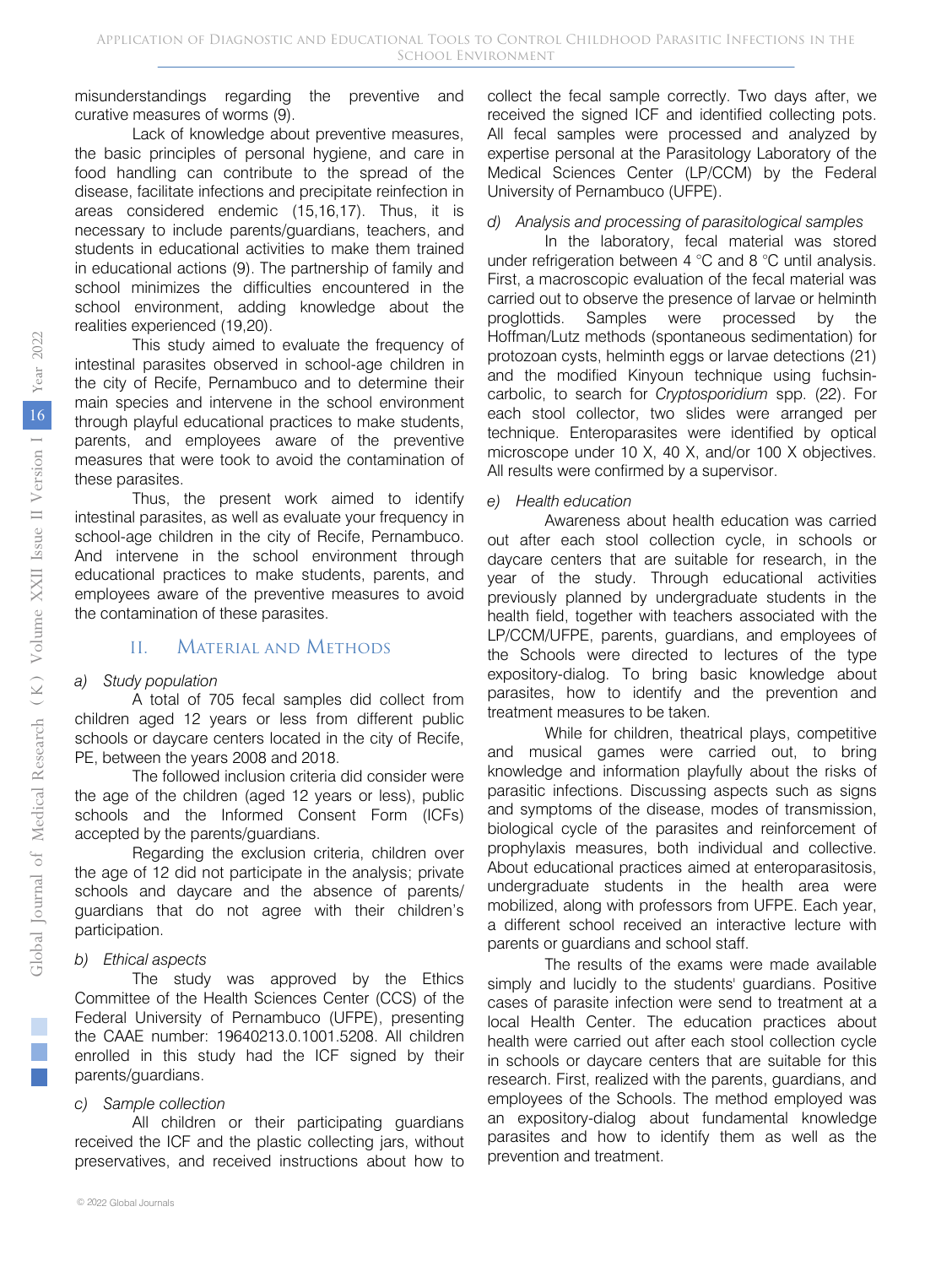While for children, theatrical plays, competitive and musical games were carried out, to bring knowledge and information playfully about the risks of parasitic infections. Dialog about aspects such as signs and symptoms of the disease, modes of transmission, the biological cycle of the parasites, and reinforcement of prophylaxis measures, individual and collective. About educational practices aimed at enteroparasitosis, undergraduate students in the health area were mobilized, along with professors from UFPE. Each year, a different school received an interactive lecture with parents or guardians and school staff.

The results of the exams were made available simply and lucidly to the students' guardians. Positive cases of parasite infection sent to treatment at a local Health Center.

#### *f) Data analysis*

This study comprehends qualitative and quantitative methods (23). A descriptive analysis was performed, using data obtained from coproparasitological exams. Based on the reports, a

spreadsheet survey was performed in Office Excel 365, addressing the number of participating children, the number of samples of fecal material collected, and their respective positivity or negativity.

### III. Results

Between the period of 2008 to 2018, 730 coproparasitological exams were performed on children under 12 years old. These total, 421 samples were negatives, representing 57.67%, and 309 were positive for one or more enteroparasites, with a percentage rate of 42.33%.

Figure 1 shows the relatives frequencies of positivity, over the ten years of parasitological analysis of the Daycare and Schools studied. Higher numbers of positive diagnoses for enteroparasitosis were observed in the years 2013 and 2016, with percentage rates of 84.61% (22/26) and 69.38% (68/98), respectively. However, the lowest number of positive parasite reports were observed in 2014 and 2017, with 15.38% (10/65) and 21.91% (16/73), respectively.





Regarding the main species of parasites found in microscopic evaluations, were identified 12 different species of protozoa and helminths between 2008 and 2018 (Table 1). Related to all identified enteroparasitoses, a higher positivity rate of protozoa, like as *Giardia lamblia* (26.4%), *Endolimax nana* (24.7%), *Cryptosporidium* spp (17.5%) and *Entamoeba coli* (9.9%) when compared to helminths: *Ascaris lumbricoides* (8.2%), *Ascilostoma* spp (2.1%) and *Trichuris trichiura* (0.5%).

In accordance to Table 1, the highest frequency of *Cryptosporidium* spp (75.5%), *G. lamblia* (54.8%), and *E. nana* (40%) occurred in the years 2015, 2017, and 2014, respectively. Whereas no parasite of the species *Blastocystis hominis, Ancilostoma* sp, *Iodameba*  *butschlii*, *Balantidium coli,* and *Taenia* sp were detected in the same years.

Among the analyzed years, the largest absolute frequency of positive cases was seen in 2016, highlighting the species *Cryptosporidium* spp 39/68 (57.35%), *Endolimax nana* 11/68 (16.17%), and *Ascaris lumbricoides* 10/68 (14.7%). In the second-highest frequency of enteroparasites, the year 2012 also showed high positivity for *Endolimax nana* 12/48 (25%). Despite the high case number showed in the same year, the relative frequency was no higher due to the total number of samples.

However, unlike in 2016, the species *Giardia lamblia* and *Entamoeba histolytica/E. dispar* were the most present species in the stool samples collected in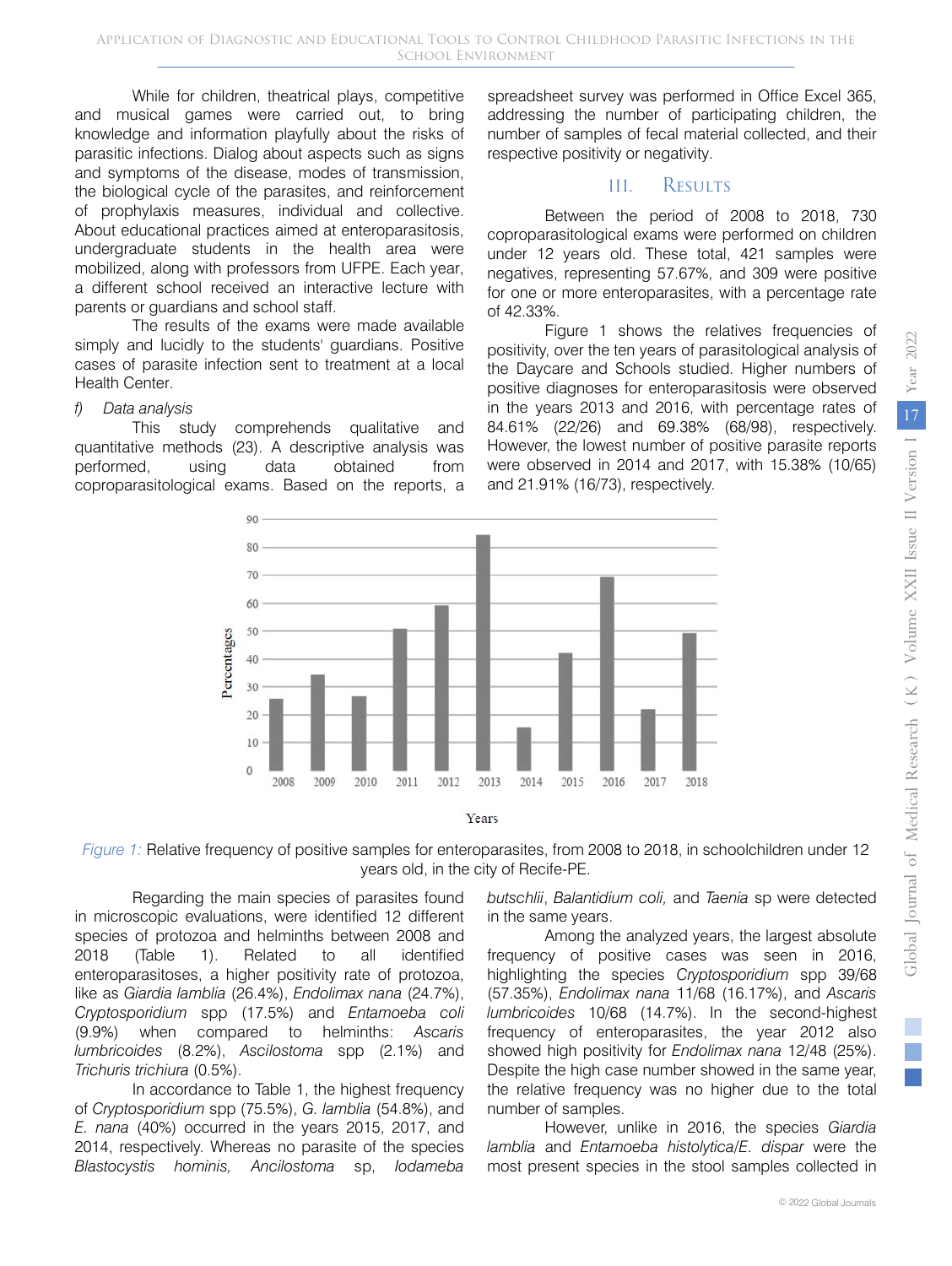2012, being responsible for 22.9% and 18.5% of infections.

Another year with a high absolute frequency of parasites was 2015 (N=37). The parasite specie *Cryptosporidium* spp reached 28/37 (75.5%) of students parasitizeds. While others parasites identified were *E. nana* 9/37 (24.3%), *G. lamblia* 5/37 (13.5%), *E. histolytica/E. dispar* 3/37 (8%), *A. lumbricoides* 3/37 (8%), and *E. coli* 1/37 (2.7%).

Specifically in 2014 occurred the lowest number of parasite positivity (N=10), with *E. nana* 4/10 (40%), *Giardia lamblia* 2/10 (20%) and *Ascaris lumbricoides* 2/10 (20%). Others years, like 2009, 2010 and 2017 presented also a low number of positive samples, showed positivity to *G. lamblia*, varying between 45.5%,

#### 31.3%, and 54.6%, *E. coli* 18.2%, 18.5% and 12.5%, respectively.

In regards to the educational practices, the employees and parents/guardians of the Schools were given lectures focused on parasitic endemics, the signs, and symptoms of enteroparasitosis; how to identify when children are under such infections, and how to prevent their biological cycle (Figure 2A and B). In this practice, limited knowledge on the subject was noted, both by those responsible for the children and school staff. However, throughout the lectures, a great familiarity with the theme was seen when the public stated that friends, relatives, or the parents/guardians themselves had such symptoms or were diagnosed.



*Figure 2:* A and B: Educational practices for employees and parents/guardians of the Schools.

Children's guardians, however, expressed doubts about some home treatments, passed down through generations. In one of the reports, it was reported that sitting in a basin containing warm water eliminates *Strangyloides stercoralis* and reduces the itching caused by the parasite. Thus, employees intervened in the knowledge of practices like these, demystifying and reporting the best way to follow palliative and curative practices.

About the children, playfully, theaters, competitive games, musicals, and/or more interactive conversations about parasites were made to attract attention and build knowledge. As a result, great mobilization and interaction were seen, showing interest in the subject and confirming the knowledge received during questioning (Figure 3A and B). When reported on popular names of enteroparasitoses and hygiene habits, a certain prior understanding was evidenced. However, many said they were not adept at such habits that protect from parasitic diseases.



*Figure 3A and B:* Application of playing educational actions concerning parasitic endemics.

T.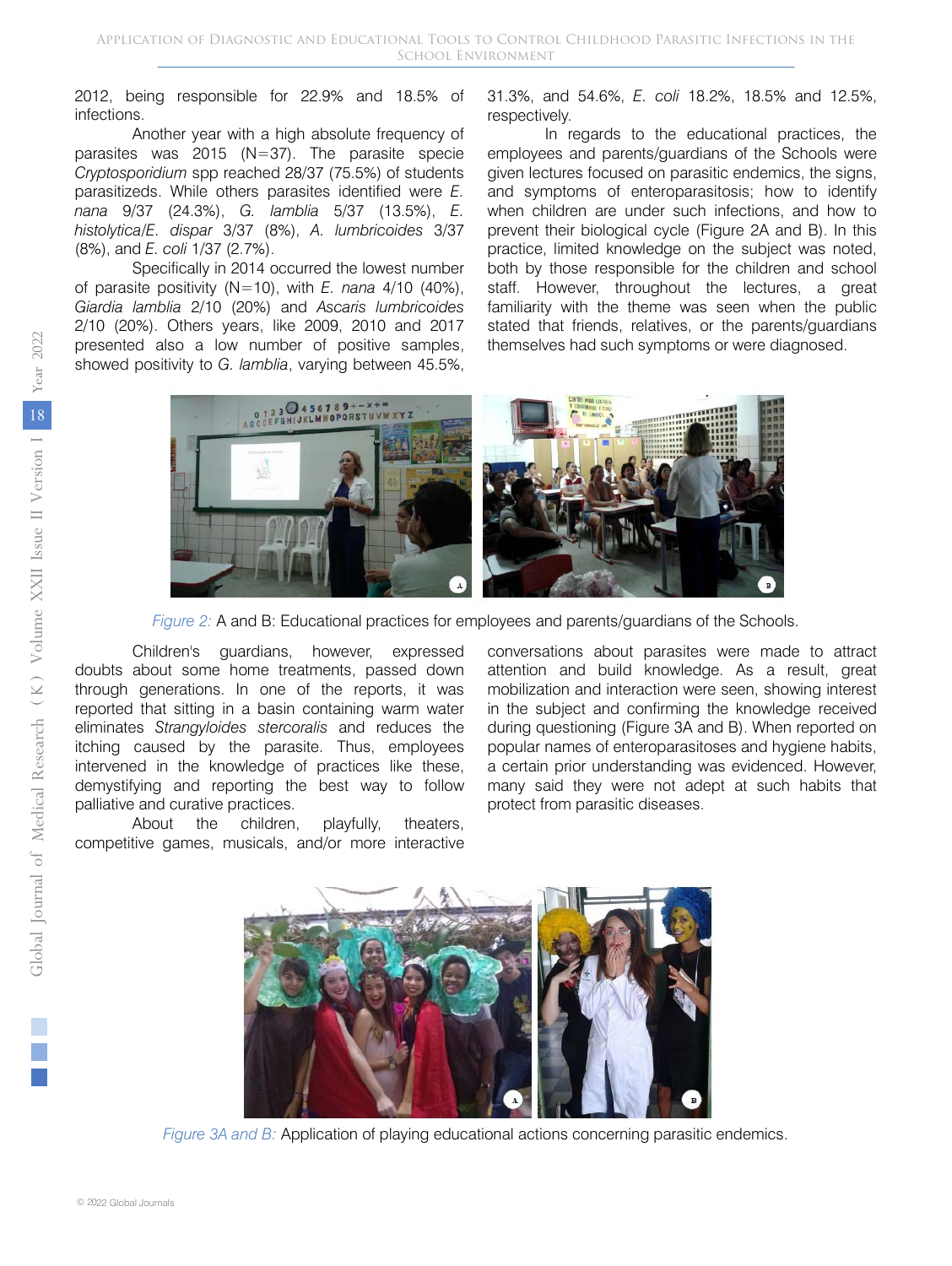## IV. Discussion

This work is the first in the State of Pernambuco to use educative strategies to combat enteroparasitosis in public school and daycare through the fecal parasitological examination of the schoolchildren and adoption of health educative measures to aim children and their parents to combat parasite infections. An expanded view of the permanence of parasites in the school environment and the importance of educative practices were able to transform life habits.

All the evaluated daycare and schools showed children with parasite contamination. In this study, between the years 2008 and 2018, were observed high frequencies of commensal protozoa, *Endolimax. nana*, and agents capable of generating human morbidity, as is the case of *Giardia lamblia* and *Cryptosporidium* spp. These three parasites are frequently found in Brazilian children's coproparasitological exams (24-26).

The high frequency of *E. nana* in schoolchildren can be an indicator of hygiene lacking, as demonstrated in the study conducted in Caxias do Sul, with *E. nana* cysts identified in 60% of the analyzed samples (27). Another study in Paracatu (MG) also associates the lack of hygienic care with the occurrence of commensal parasites in nine public schools, with a prevalence of 16.5% for *E. nana* (28). In João Pessoa, Paraíba, a study in children also suggested the same justification for the prevalence of *E. nana* in 40.9% of fecal samples from children (29).

The infection by *E. nana* does not give major symptomatological effects, but promote a greater susceptibility to other parasite infections (30). The major problem of polyparasitism is the clinical manifestations caused for combination by commensal parasites and pathogenic (31). However, it's common a high incidence of polyparasitism like as seen in the study carried out by (32) showed *E. nana* associated in 36.3% of the cases with *Entamoeba coli*, and 9.2% with the species *Ascaris lumbricoides* and *Iodamoeba butschlii*. Similar results were seen in public daycare and preschools from São Sebastião da Grama, São Paulo State, the *E. nana* and *Blastocystis* spp were combined with the species *G. duodenalis*, *E. coli*, *Entamoeba. histolytic/dispar*, *Strongyloides. stercoralis*, *Taenia* sp., and *I. Butschlii*  (33).

The present study also showed a high number of sample positives for *G. lamblia*, an important parasite species responsible for giardiasis that presents diarrhea, abdominal pain, nausea, vomiting, flatulence, anorexia, and fever as symptoms (34). In many cases, diarrheal disease is short-lived and self-limiting. However, some individuals have persistent diarrhea with malabsorption of nutrients, interfering with the quality of life (35).

Similar to our results there are other studies showed enteroparasites contamination of children inside daycare and school environments (36,37). *Giardia lamblia* was the most common species found in many of these Brazilian studies. In Ribeirão Preto, São Paulo, 50.8% of children infected with parasites obtained positive results for *G. lamblia* (36). In a public school in Cariaca, Espirito Santo revealed a 23% positivity for *G. lamblia* (37). In a philanthropic institution, the habits of hygiene and contact with soil were suggested as one of the causes of the prevalence of *Giardia* spp. (31%), as well as *Cryptosporidium* spp. (62.5%) (38).

For a long time, it believes that cryptosporidiosis affects only immunodeficient individuals. But in recent years, was detected *Cryptosporidium* spp. in immunocompetent people that exhibit watery diarrhea, vomiting, nausea, loss of appetite, weight loss, fatigue, and other symptoms (39). Children under eight years of age were the most affected (38). Despite this, in Brazil, the detection of *Cryptosporidium* spp. and other coccids are not included in routine parasitological examinations, being only investigated with a medical request (40). Thus, the presence of *Cryptosporidium* spp in schools and daycare centers is not properly investigated in the country.

The incidence of infectious and parasitic diseases in preschool children have a relationship with efficient sanitation (41). Also, the lack or low adherence of parents or guardians can underreport the presence of parasites and interfere with the development of parasitological work in schoolchildren (42). This difficulty in adhering to parasitological research is reported by Reuter and collaborators (2015), who received a low number of samples from a daycare center in the Rio Grande do Sul (43). Vargas and Amaral (2016) associate the absence of parental attention to this type of research with the rush of everyday life, which makes it difficult to interact with educational activities (42).

In the present study, the years most affected by low interaction between parents/guardians were 2014 and 2017, with lower absolute and relative frequencies due to the number of stools received. However, these years dispelled parasites such as *G. lamblia*, *E. nana*, *E. histolytica*/*disparate*, *E. coli*, and *Ascaris lumbricoides*, agents capable of generating morbidity to those infected and being disseminated among children in the school environment (44).

Some strategies to reduce the parasite contamination of schoolchildren can be useful to educate and stimulate the children to repass information about the prevention of parasite diseases to their families and friends. Recreational activities, theatre, musical, and games are educative tolls to transmit knowledge about health and hygiene (14,45). Though these tools like theater, musicals, and games duly adapted to the reality of that parasite affect the children can influence their creativity, motor activity, provide relaxation, and develop socio-cultural abilities, providing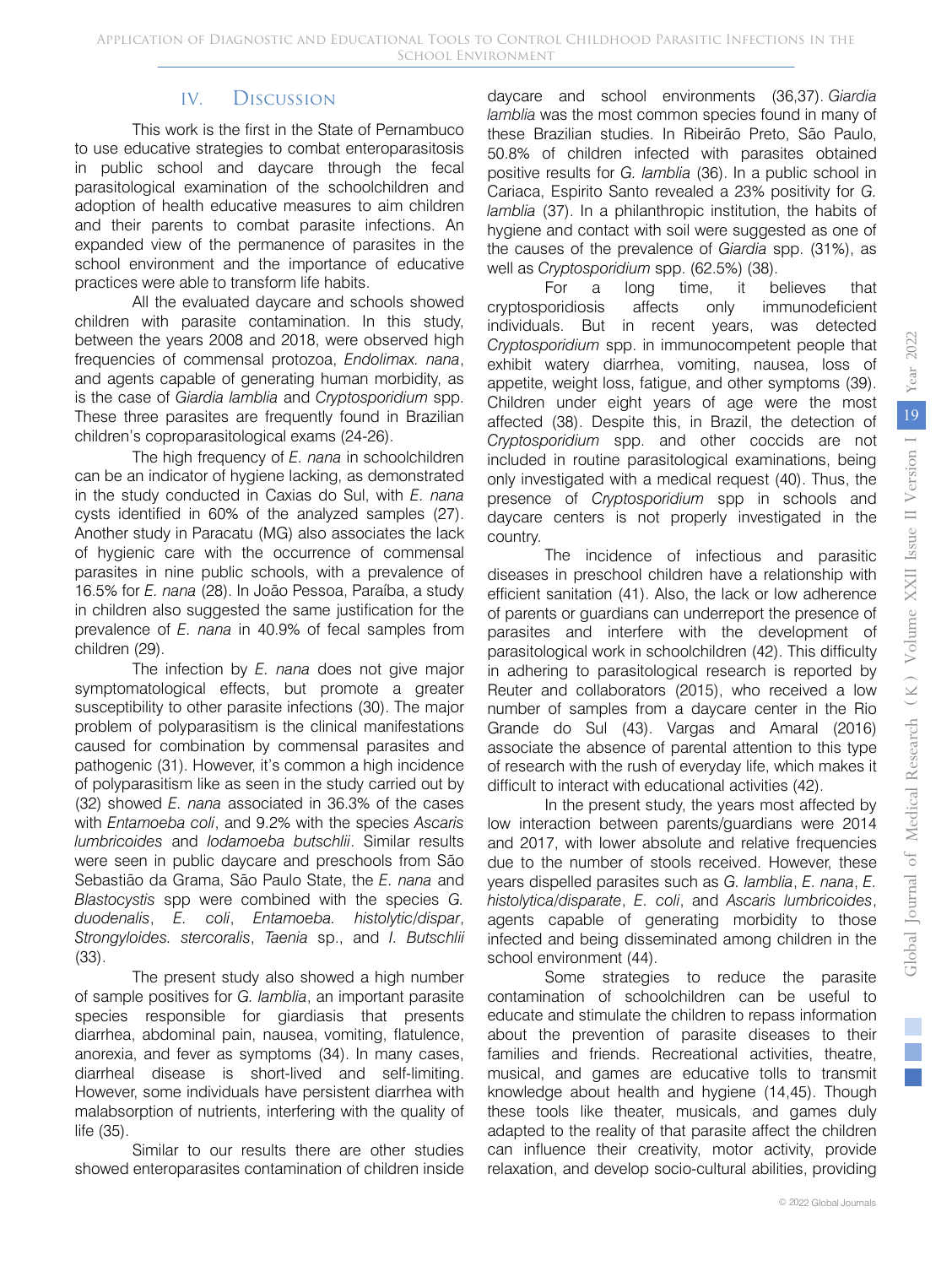more dynamic and active learning. The construction of children's knowledge about parasites has a positive impact on the change in hygiene behavior, as well as reflected in the rates of geohelmintic infections and other parasites in homes and schools (46).

Educative activities aimed at raising awareness and preventing intestinal parasites are efficient alternatives to fill the process, the gaps found in the content covered in schools (9). Thus, it is essential to plan health education actions to reduce the high rates of morbidity and mortality; and increase health information in the search for the best health status and quality of life  $(47)$ .

The combination of theory with practice is complementary because the previous knowledge students there are better consolidation of learning during moments of experience (48). Thus, the role of educators and health professionals is to provide knowledge and encourage both parents and students to acquire healthy habits. These actions become essential for the prevention of intestinal parasites (49).

Punctual educative practice will not change the actual situation of high parasite contamination of schoolchildren. However, these actions must be continuous with the insertion and collaboration of parents, which are essential for the change of their children's behavior. Different studies claim that collaboration between the family and the school is important to reduce the difficulties encountered in the school environment since knowledge is constantly experienced (19,20).

Throughout these 10 years of study, the coproparasitological analysis in schoolchildren showed the need for greater attention to enteroparasitosis inside school and daycare environments, since there was parasite positivity in all children evaluated. Thus, some educative actions applied in this study were crucial for building knowledge in the children about forms to detect and prevent parasite contaminations, change bad hygiene and health habits and disseminate learning to other children, their teachers, and members of the family.

## References Références Referencias

- 1. Basualdo JA, Córdoba MA, Luca MMD, Ciarmela ML, Pezzani BC, Grenovero MS, et al. Intestinal parasitoses and environmental factors in a rural population of Argentina, 2002-2003. Revista do Instituto de Medicina Tropical de São Paulo. 2007; 49(4): 251-255.
- 2. Frei F, Juncansen C, Ribeiro-Paes JT. Epidemiological survey of intestinal parasite infections: analytical bias due to prophylactic treatment. Cadernos de saude publica. 2008; 24(12): 2919-2925.
- 3. World Health Organization. Integrating neglected tropical diseases into global health and development: fourth WHO report on neglected tropical diseases. Geneva: World Health Organization; 2017.
- 4. World Health Organization. *Investing to overcome the global impact of neglected tropical diseases: third WHO report on neglected tropical diseases 2015*. Geneva: World Health Organization; 2015.
- 5. Belo VS, Oliveira RBD, Fernandes PC, Nascimento BWL, Fernandes FV, Castro CLF, et al. Fatores associados à ocorrência de parasitoses intestinais em uma população de crianças e adolescentes. Revista Paulista de Pediatria. 2012; 30(2): 195-201.
- 6. Zanotto M, Cavagnolli NI, Breda JC, Dalla Santa Spada PKW, Bortolini GV, et al. Prevalence of intestinal parasites and socioeconomic evaluation of a country town in the Serra Gaucha region, Rio Grande do Sul, Brazil. Revista de Patologia Tropical/Journal of Tropical Pathology. 2018; *47*(1), 19-30.
- 7. Frei F, Juncansen C, Ribeiro-Paes JT. Levantamento epidemiológico das parasitoses intestinais : viés analítico decorrente do tratamento profi lático Epidemiological survey of intestinal parasite infections : analytical bias due to prophylactic treatment. Cadernos de Saúde Pública. 2008; 24(12): 2919–25.
- 8. Filho HBA, Carmo-Rodrigues MS, Mello CS, Melli LCFL, Tahan S, Mauro Batista de Morais. Parasitoses intestinais se associam a menores índices de peso e estatura em escolares de baixo estrato socioeconômico. Revista Paulista de Pediatria. 2011; 29(4): 521–8.
- 9. Bragagnollo GR, Godoy2 PCG de T, Santos TS dos, Ribeiro V dos S, Morero JAP, Ferreira BR. Intervenção educacional sobre enteroparasitoses: um estudo quase experimenta. Revista Cuidarte. 2018; 9(1).
- 10. Brasil. Ministério da Saúde. Secretaria de Vigilância em Saúde. Coordenação Geral de Desenvolvimento de Epidemiologia em Serviços. Guia de Vigilância em Saúde [Internet]. 1st ed. Serviços. . Ministério da Saúde. Secretaria de Vigilância em Saúde. Coordenação-Geral de Desenvolvimento da Epidemiologia em, editor. Ministério da Saúde. Brasilia; 2016 [cited 2020 Aug 5]. p. 773. Available from: http://bvsms.saude.gov.br/bvs/publicacoes/ guia vigilancia saude 1ed atual.pdf
- 11. Pernambuco SE da S de. Plano Integrado de Ações para o Enfretamento às Doenças Negligenciadas no Estado de Pernambuco/ SANAR [Internet]. 2nd ed. Secretaria Estadual de Saúde. Secretaria Executiva de Vigilância em Saúde., editor. Vol. 5. Recife: Secretaria Estadual de Saúde. Secretaria Executiva de Vigilância em Saúde.; 2018. 115 p. Available from: http://portal.saude.pe.gov.br/sites/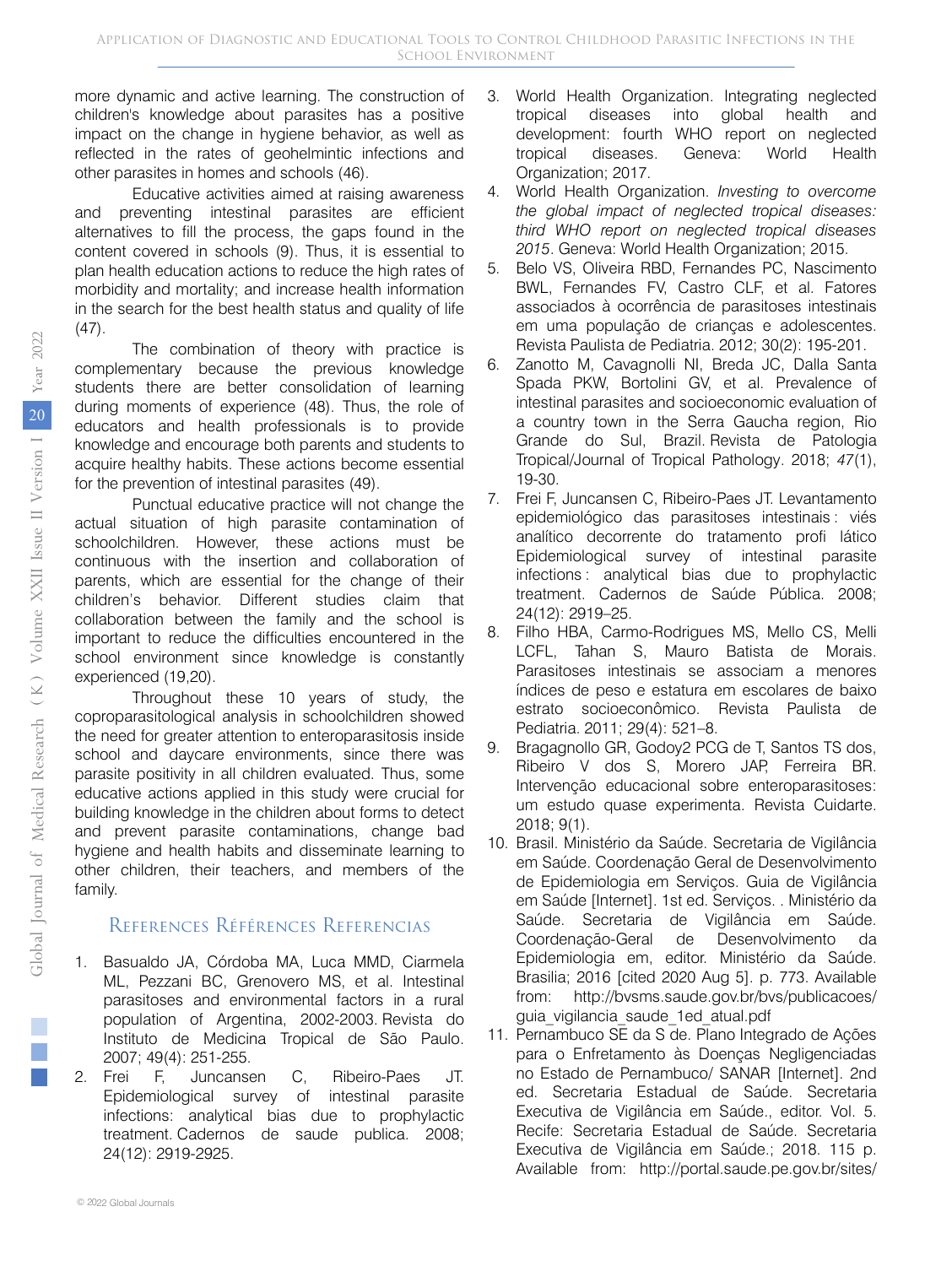portal.saude.pe.gov.br/files/plano\_sanar\_2\_edicao\_ 29.08.17.pdf.

- 12. Escobar-pardo ML, Paula A, Godoy O De, Machado RS, Rodrigues D, Neto UF, et al. Prevalence of intestinal parasitoses in children at the Xingu Indian Reservation. Jornal de Pediatria (Rio J). 2010; 86(6): 493–6.
- 13. Camila PC, Silva MC. Fatores de risco das endoparasitoses de escolares públicos da Bahia. Revista Saúde.Com. 2014; 10(3): 245–53.
- 14. Teixeira PA, Fantinatti M, Gonçalves MP, Silva JS da. Parasitoses intestinais e saneamento básico no Brasil: estudo de revisão integrativa. Brazilian Journal of Development. 2020; 6(5): 22867–90.
- 15. Andrade EC De, Cristina I, Leite G, Rodrigues VDO, Cesca MG. Parasitoses intestinais: uma revisão sobre seus aspectos sociais, epidemiológicos, clínicos e terapêuticos. Revista de APS. 2010; 13(2): 231–40.
- 16. Barra M, Bustos L, Ossa X. Desigualdad en la prevalencia de parasitosis intestinal en escolares de una escuela urbana y dos rurales de la comuna de Puerto Montt. Revista Medica de Chile. 2016; 144: 886–93.
- 17. UNA-SUS UA do S, UFMA UF do M. Saúde da criança e a saúde da família: Agravos e Doenças Prevalentes na Infância. Maia EC, Pessoa FS, Soares WL, editors. Universidade Federal do Maranhão. São Luís: Universidade Federal do Maranhão; 2014. 59 p.
- 18. da Costa Silva AB, Vieira IRS, Firmo WDCA, & dos Santos Aliança AS.Conhecimento acerca da prevenção e ocorrência de parasitoses intestinais em alunos do ensino médio de uma escola estadual do município de Maranhãozinho-MA. Research, Society and Development. 2020; *9*(7):e190974051-e190974051.
- 19. Silva SR da, Heller L, Valadares J de C, Cairncross S. O cuidado domiciliar com a água de consumo humano e suas implicações na saúde: percepções de moradores em Vitória ( ES ). Eng Sanit Ambient. 2009; 14(4): 521–32.
- 20. Freitas ADG de, Leite NRP. Linguagem fílmica: uma metáfora de comunicação para a análise dos discursos nas organizações. Rev Adm [Internet]. 2015; 50(1): 89–104. Available from: http:// dx.doi.org/10.5700/rausp1186.
- 21. Neves DP, Wagner R, Vitor DA. Parasitologia Humana. 11th ed. Atheneu; 2010. 494 páginas.
- 22. González-Ruiz A, Bendall RP. The Use of the Ocular Micrometer in Diagnostic Parasitology Size Matters: Parositology Today. 1995;11(2):83–5.
- 23. Pereira AS, Shitsuka DM, Parreira FJ, Shitsuka R. Metodologia da pesquisa científica.[e-book]. Santa Maria. Ed (pp. 3-9). UAB/NTE/UFSM.2018. Disponível em: https://repositorio.ufsm.br/bitstream/

handle/1/15824/Lic Computacao Metodologia-Pesquisa-Cientifica. Pdf.

- 24. David ÉB, Guimarães S, de Oliveira AP, de Oliveira-Sequeira TCG, Bittencourt GN, Nardi ARM, et al. Molecular characterization of intestinal protozoa in two poor communities in the State of São Paulo, Brazil. Parasites & vectors. 2015;8(1): 1–12.
- 25. Faria CP, Zanini GM, Dias GS, da Silva S, de Freitas MB, Almendra R, et al. Geospatial distribution of intestinal parasitic infections in Rio de Janeiro (Brazil) and its association with social determinants. PLoS Neglected Tropical Diseases. 2017; 11(3): e0005445.
- 26. Mariano A, Santos EN, Santos T, Mota TN, Silva J, Carvalho S, et al. Parasites in south Bahia: focus on giardiasis and ascariasis among preschoolers of Itabuna*.* International Journal of Health Sciences. 2015; 3(1): 61–75.
- 27. Camello JT, Cavagnolli NI, Dalla Santa Spada PK, Poeta J, Rodrigues AD. Prevalência de parasitoses intestinais e condições de saneamento básico das moradias em escolares da zona urbana de Caxias do Sul, Rio Grande do Sul. Scientia Medica. 2016; 26(1): ID21716–ID21716.
- 28. MG SOP. Prevalência de parasitos e comensais intestinais em crianças de escolas da rede pública municipal de Paracatu (MG). As realizações e os projetos de uma gestão participativa. 2005; 37(4): 209–13.
- 29. da Silva Monteiro AC, de Araújo Soares D, de Oliveira Ramalho SCP, Cavalcante UMB, Silva AB, de Toledo Vianna RP, et al. Intestinal parasitism and related risk factors for primary school students in João Pessoa, northeast Brazil. Bioscience Journal. 2018; 34(4).
- 30. Poulsen CS, Stensvold CR. Endolimax nana. In: Principles and Practice of Pediatric Infectious Diseases. Elsevier; 2018. p. 1309–10.
- 31. Graczyk TK, Shiff CK, Tamang L, Munsaka F, Beitin AM, Moss WJ. The association of Blastocystis hominis and Endolimax nana with diarrheal stools in Zambian school-age children. Parasitology research. 2005; 98(1): 38–43.
- 32. da Silva Pereira FR, Pedrotti LA, Zancanaro V. Incidência de parasitoses intestinais em uma escola municipal de educação básica situada no bairro Martello no município de Caçador/SC. Revista Interdisciplinar de Estudos em Saúde. 2016;96–105.
- 33. Rebolla MF, Silva EM, Gomes JF, Falcao AX, Rebolla MVF, Franco RMB. High prevalence of Blastocystis spp. infection in children and staff members attending public urban schools in Sao Paulo state, Brazil. Revista do Instituto de Medicina Tropical de São Paulo. 2016; 58.
- 34. Archer J, O'Halloran L, Al-Shehri H, Summers S, Bhattacharyya T, Kabaterine NB, et al. Intestinal schistosomiasis and giardiasis co-infection in sub-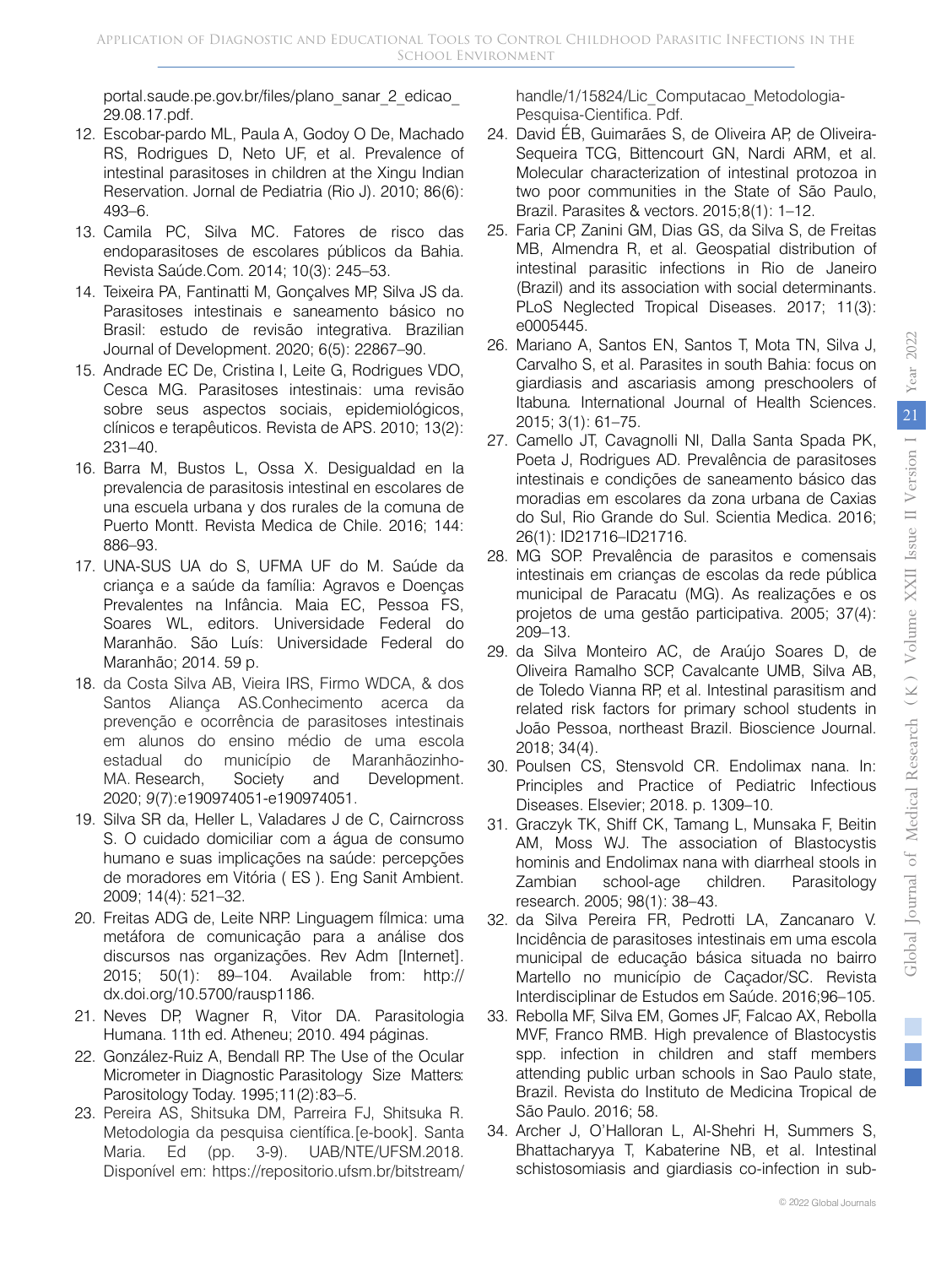Saharan Africa: Can a One Health approach improve control of each waterborne parasite simultaneously? Tropical medicine and infectious disease. 2020; 5(3): 137.

- 35. Hossain B, Rashid H, Noor Z, Kabir M, Miah S, Siddique A, et al. A systematic review of human giardiasis in Bangladesh: public health perspective. Research Square. 2020; 1-18.
- 36. da Fonseca REP, Barbosa MCR, Ferreira BR. High prevalence of enteroparasites in children from Ribeirão Preto, São Paulo, Brazil. Revista brasileira de enfermagem. 2017; 70(3): 566–71.
- 37. Lopes IL, Zani T, Borges FV. Prevalência de parasitoses intestinais em crianças de uma escola pública em Cariacica–ES. Sapientia. 2013; 50-53.
- 38. Dias MGPF, Fregonesi BM, Zagui GS, de Abreu Tonani KA, Julião FC, Beda CF, et al. Enteroparasitos em crianças de instituição de ensino filantrópica: ênfase para Cryptosporidium spp. e Giardia spp. Arquivos de Ciências da Saúde. 2018; 25(1): 51–5.
- 39. Shrivastava AK, Kumar S, Smith WA, Sahu PS. Revisiting the global problem of cryptosporidiosis and recommendations. Tropical parasitology. 2017; 7(1): 8.
- 40. Berne AC, Scaini CJ, Villela MM, Pepe MS, Haupenthal LE, Gatti F, et al. Presença de coccídios e outros enteroparasitos em uma população de crianças no município de Rio Grande, Rio Grande do Sul, Brasil. Revista de Patologia Tropical/Journal of Tropical Pathology. 2012;41(1).
- 41. Pedraza DF, Queiroz D de, Sales MC. Infectious diseases among Brazilian preschool children attending daycare centers. Ciencia & Saude Coletiva. 2014; 19(2): 511–28.
- 42. de Vargas ÉG, Amaral CP. Estudo da importância da intervenção pedagógica na prevenção de doenças parasitológicas. Multiciência Online. 2016; 74-97.
- 43. Reuter CP, da Silva Furtado LBF, da Silva R, Pasa L, Klinger EI, dos Santos CE, et al. Frequência de parasitoses intestinais: um estudo com crianças de uma creche de Santa Cruz do Sul-RS. Cinergis. 2015; 16(2).
- 44. de Almeida Cardoso L, Cavalcante CS, Morais KF, dos Santos Medeiros J. Parasitoses intestinais em crianças que frequentam creches. Journal of Biology & Pharmacy and Agricultural Management. 2018; 15(1).
- 45. Arruda AA, de Quadros RM, de Lima Miguel R, Miletti LC, Ramos CJR. Detecção de oocistos de Cryptosporidium spp. em crianças atendidas no Laboratório do Hospital Infantil da cidade de Lages, SC. Revista Brasileira de Higiene e Sanidade Animal. 2020;14(4): 1–12.
- 46. Silva ET da, Rocha AB, Silva FA da. Educação em saúde na escola : promovendo a saúde por meio

do lúdico, da linguagem artística e da literatura infantil. Journal of Management & Primary Health Care. 2016; 7(1): 2016.

- 47. Lubini VT, Willrich JQ, Emanuel G, Pinheiro W, Prado L, Pickersgill MF. Impacts of Educational Action on Health Indicators: Potentiality and Fragilities. Revista de Enfermagem UFPE online. 2018; 12(6).
- 48. Fernanda M, Figueiredo S, Felício J, Neto R, Reis TC. Modelos Educacionais Não Críticos e Críticos aplicados à Educação em Saúde Educational Models Not Critical and Critical applied to Health Education. Revista Norte Mineira De Enfermagem. 2012; 1(1): 79–90.
- 49. Matos S, Franco A. A Educação Integral. Pesquisa e Ação. 2016; 2(1): 57–65.

 $\mathcal{L}_{\mathcal{A}}$  $\mathbb{R}^2$